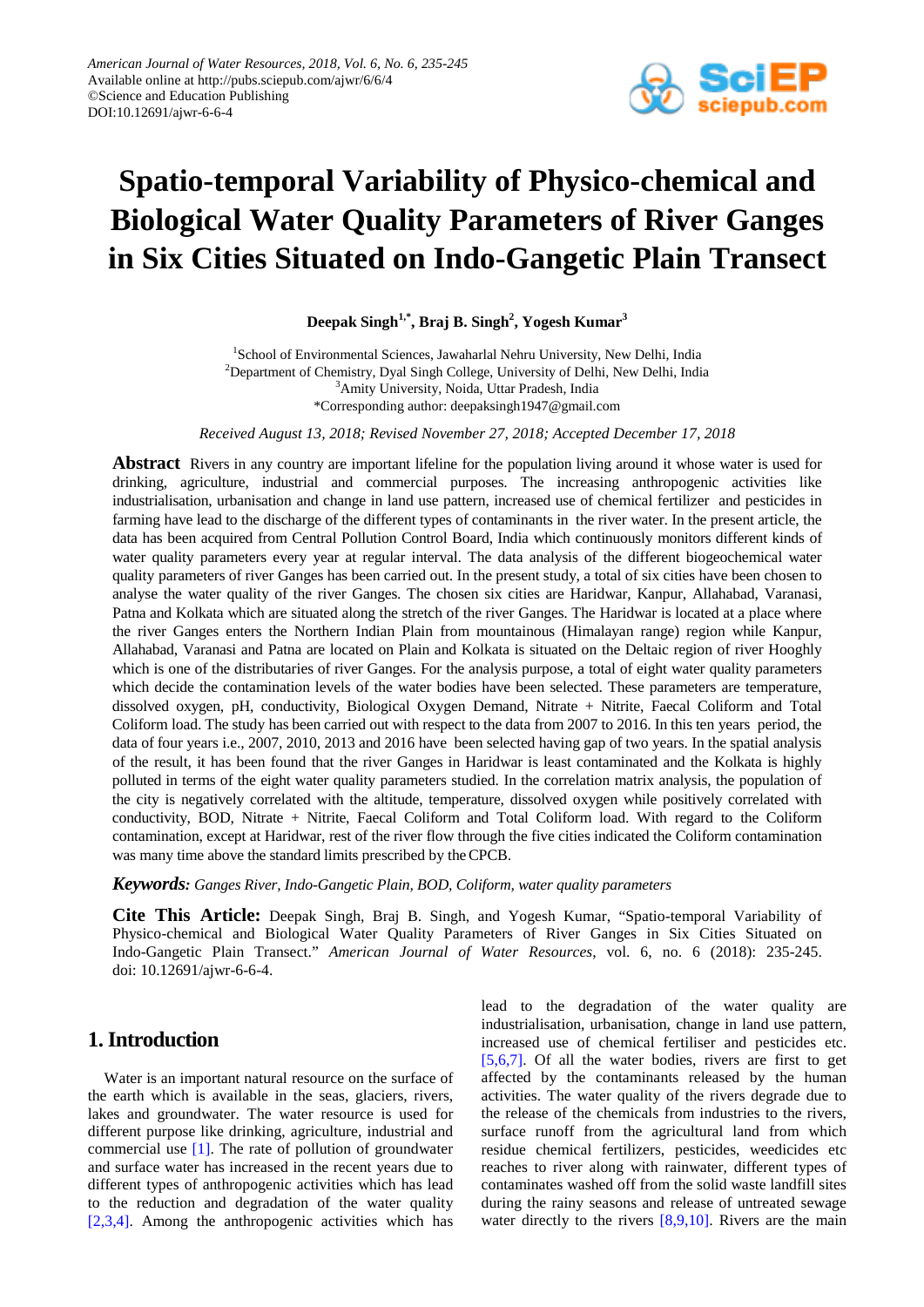sources of water for the human beings used for the different types of activities like drinking water, providing habitat to the aquatic organisms, transport, irrigation water for agriculture, production of energy through hydro power plants. During the higher precipitation there occurs flooding in the nearby regions while lower precipitation there occur drought in the region. The rivers form the important part of the hydrological cycle in the earth system [\[11,12\].](#page-9-4)

India has diverse type of topography with Himalayan mountainous region in the North, Northern India plain located south of the Himalayas, further south of the plain is triangular shaped Peninsular plateau and coastal plains and Islands. In the present study, Northern Indian River is considered. The Northern Indian Plain which is also called as Indo-Gangetic plain is world's largest alluvial plain which lies between the Himalayas in the north and peninsula plateau south is a traditional plain made by the depositional work of alluvial sediments by the three important rivers named Ganga, Indus and Brahmaputra along with their tributaries. The Northern Indian Plain is made up of four geomorphological regions based on relief and structures are Bhabar, Terai, Bhangar, and Khadar. It spreads over  $2.54$  million  $km^2$  covering the states of Punjab, Haryana, Rajasthan, Uttarakhand, Uttar Pradesh, Bihar, West Bengal etc. [\[13,14,15\].](#page-9-5) The Most of the Ganges river basin is in India and it extends over the nearby countries like Tibet, Nepal and Bangladesh. The basin has total area of 1.09 million  $km<sup>2</sup>$  of which the 0.86 million  $km^2$  lies in India. The Ganges basin covers around 26.2 % of the total geographic area of India. The Ganges river and its tributaries basin covers the northern Indian states like Uttar Pradesh, Madhya Pradesh, Rajasthan, Bihar, West Bengal, Uttarakhand, Jharkhand, Haryana, Chhattisgarh, Himachal Pradesh and Union Territory of Delhi. The basin spreads from longitudes 73°2' to 89°5'E and latitudes 21°6' to 31°21' N while the its east-west extent and north-south extent is approx. 1,543 km and 1024 km, respectively. The Ganges River basin is bounded by the Himalayas on the north, by the Aravalli on the west, by the Vindhyas and Chhotanagpur plateau on the south and by the Brahmaputra Ridge on the east. Its left bank tributaries are Gomti, Gandak, Ghaghra, Karnali and right bank tributaries are Yamuna, Son, Mahananda, Chambal Damodar etc. River Ganga falls in Bay of Bengal where it forms the world's largest delta named as Sunderbans. The river Ganga provides water for irrigation to more than 30 % of the total land [\[16,17,18,19,20\].](#page-9-6)

For the study related to water quality parameters, the six selected cities and their descriptions are given below:-

*Haridwar*:- The city of Haridwar lies at the place where the Ganga river enter northern India plain from the Himalayas mountainous region. The city is situated at the 314 m above sea level, where the temperature during the summer ranges from 25°C to 44°C and 1°C to 24°C. The district has area of  $2360 \text{ km}^2$  and the city has area of 12.3  $km<sup>2</sup>$ . As per the census 2011 the population of Haridwar is 1.89 million. Due to the location in plain the city has been developed industrially during the last decade. The main industrial areas are BHEL Ranipur, Bahadrabad, SIDCUL, Jwalapur etc. The main industries present in the area belongs the chemical, manufacturing, IT, automobile industries, Pharma industries, Banking services etc. [\[21,22,23\].](#page-9-7)

*Kanpur:-* Kanpur is a city of Uttar Pradesh located on the bank of Ganga river, situated at the 126 m above sea level which is very well industrially developed and called as industrial and economic capital. As per the records, the total number of industries registered is 17444 units. The main type of industries present in Kanpur belongs to fertilizer, cement, machine tools, two and three wheelers, leather industries, textiles, plastics goods, Automobile parts, defence parts industries, Pharmaceuticals, handlooms and power looms, chemicals and paints, Thermal power plants and gas plants etc. As per the census 2011, the population of the Kanpur is 6.4 million as per 2011 census. It is spread over a  $3155$  Km<sup>2</sup>. The average temperature varies between 1 to 45°C. The district is located 125 m above sea level [\[24,25,26\].](#page-9-8)

*Allahabad:-* It is an ancient city located on the around the confluence of three rivers i.e., Ganga, Yamuna and invisible Saraswati. The city is situated at the 98 m above sea level. The population of the city as per census, 2011 is 5.95 million. The total geographical area of the district is 5482 Km2 . Allahabad has a humid subtropical climate. The annual mean temperature is 26.1°C. The main source of rain water is the rainfall from South west monsoon. The district has minerals like silica sand, stones used for construction. The district has 10047 registered industrial units. The district has different types of industries like cotton textile, agro based, chemical, minerals, engineering goods et[c \[27,28,29\].](#page-9-9)

*Varanasi:-* Varanasi is also an ancient city located on the crescent shaped left bank of the Ganga River having the elevation of 81 m above sea levels. The temperature range varies from 5°C to 44°C. The population of the Varanasi is 3.7 million as per the census 2011. The total geographic area is  $1535 \text{ km}^2$ . The district receives rain from South West monsoon. The city has 7033 registered industrial unit located in three industrial areas. The district has industries based on Agro, textiles, wood leather, chemical, mineral, engineering and heavy machinery based etc [\[30,31,32\].](#page-10-0)

*Patna:*- It is the most populous district of the state of Bihar having population of 5.8 million. Patna city is located on the southern bank of Ganga River. The climate is humid subtropical climate having temperature range of  $2^{\circ}$ C to 45<sup>o</sup>C. The total geographical area is 3200 km<sup>2</sup> having the density of 1800 per  $km^2$  and situated 53 m above sea level. The district has 12231 registered industrial units while total number is 30577 units. The industries are based mainly on the agro based, mineral, cotton textiles, wood, petro based electrical and transport based industries etc [\[33,34\].](#page-10-1)

*Kolkata:-* It is located on the distributaries of Ganga River called Hoogly river delta region. It is the capital of the state of West Bengal. The population of the district is 4.5 million as per 2011 census. The district is spread over the area  $185 \text{ km}^2$ . The climate of the Kolkata is tropical wet-and-dry climate having temperature range of 12 to 40°C. The main source of the rain is the South-west monsoon rainfall. The district is situated 9.14 m above sea level. The Kolkata is one of the oldest industrial districts. The district has different types of industries like mineral based, agro based, leather based, wooden based, electrical and heavy machinery, mining, cement, chemicals, pharmaceuticals, textiles, electrical and electronic industries, steel and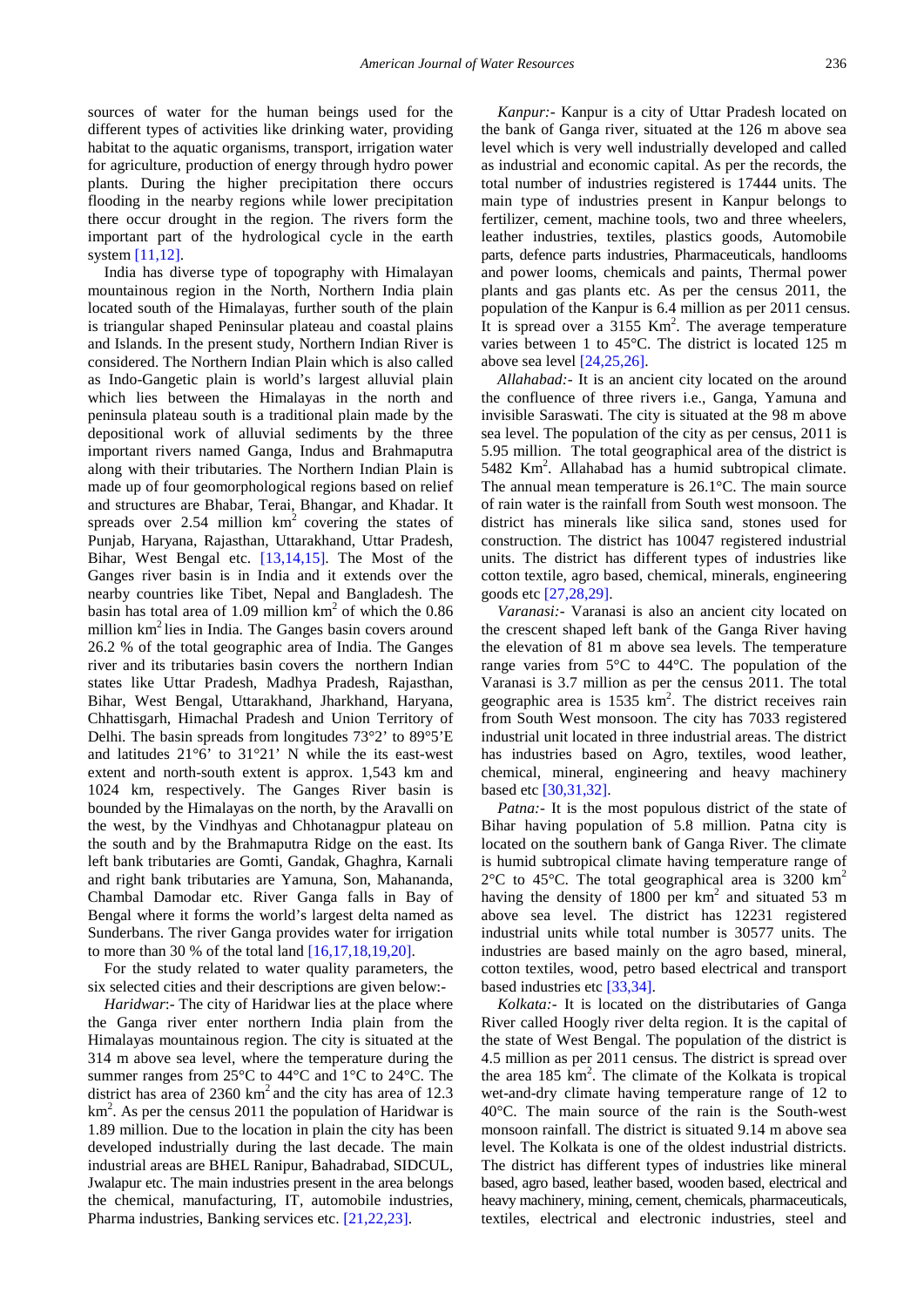heavy engineering, jewellery etc. The number of registered industrial units is 986 as per 2011 counting [\[35,36,37\].](#page-10-2)

### **1.1. Water Quality Parameters**

For the study purpose, the eight water quality parameters were selected i.e., temperature, dissolved oxygen, pH, conductivity, biological oxygen demand, Nitrate + Nitrite, Faecal Coliform and Total Coliform along with population and altitude of the city [\[38-43\].](#page-10-3)

#### **1.1.1. Temperature**

The temperature of the river plays important role in the physical, chemical and biological characteristics. The temperature controls the metabolic and reproductive activities of aquatic organisms. The temperature is controlled by the seasons, day or night, distance from the glaciers, quantity and velocity of flow, effluent from the power plants and industries

#### **1.1.2. Dissolved Oxygen**

DO decide the quality of water which is measured in mg/l. The concentration of DO depends on temperature, flow, aquatic plants carrying out photosynthesis, organic waste present in the water body etc. The normal water contains DO in the range of 4-8 mg/l while below 2 mg/l is not good for aquatic organism.

#### **1.1.3. pH**

It is an important parameter which controls the spread of the aquatic life. It ranges from 1 to 14. Too high and low pH is harmful for the living organism present in the water bodies. Many factors control the acidity and alkalinity of the water which can be natural and artificial/manmade. The normal pH of water bodies varies in the range of 6 to 9.

#### **1.1.4. Conductivity**

The conductivity of the water is the measure of the passing of the electrical current. The conductivity of the water is due to the presence of the chemicals like nitrate, nitrite, chloride, phosphate, sodium, magnesium, calcium, iron, aluminium, oil, alcohol, sugar etc. These inorganic and inorganic compounds present in the water bodies are important from the point of the survival of the aquatic living organisms. It is measured in ( $\mu$ mhos/cm).

#### **1.1.5. Biological Oxygen Demand**

It is the most primary parameter used to see the pollution levels of the water bodies. It is the Biological Oxygen Demand (BOD) which is defined as the amount of oxygen consumed in the decomposition of organic matters by bacteria in the water body. It is measured in the units of mg/l. The amount of organic waste present in large quantity then the amount of the dissolved oxygen is consumed and water becomes deficient in oxygen content and then the anaerobic bacteria become active.

#### **1.1.6. Nitrate + Nitrite**

These are nitrogenous compounds available in trace amount which is measured in the mg/l. This is an essential nutrient for the photosynthetic autotrophs. It is less toxic even in higher concentrations aquatic living organisms. Very high concentration of nitrate can cause eutrophication and increase in the quantity of the algal blooms which can lead to the less space available for the aquatic animals. While nitrite is highly toxic to the living organisms present in the water bodies.

#### **1.1.7. Faecal Coliforms**

The water quality is decided by the presence of the Faecal Coliforms. These Coliforms are present in the intestines of the animals. Presence of it in the water bodies indicates the discharge or leakage of the sewage in the water bodies. Faecal Coliforms are themselves are not pathogenic but there high concentrations indicates the presence of disease causing microorganisms. It is measured in the units of Most Probable Numbers (MPN/100ml).

#### **1.1.8. Total Coliforms**

They are considered as indicator for the drinking water quality because of easy detection in the water bodies. The genera belonging to the Total Coliforms are *Escherichia*, *Citrobacter*, *Enterobacter* and *Klebsiella*. They are present in the soil, in water bodies which is been influenced by surface water, and in human or animal waste.

# **2. Methodology**

In the present study, the data has been acquired from Central Pollution Control Board, which continuously monitors different kinds of water quality parameters every year at regular interval at all the cities located on the bank of the river Ganga. The data analysis of the different biogeochemical water quality parameters of river Ganges has been carried out. In the present study, a total of six cities have been chosen to analyse the water quality of the river Ganga. The chosen six cities are Haridwar located in Uttarakhand, while Kanpur, Allahabad and Varanasi are in Uttar Pradesh and Patna in Bihar state and Kolkata located in West Bengal states which are situated along the stretch of the river Ganges. The Haridwar is located at a place where the river Ganges enters the Northern Indian Plain from mountainous (Himalayan range) region while Kanpur, Allahabad, Varanasi and Patna are located on Plain and Kolkata is situated on the Deltaic region of river Hooghly which is one of the distributaries of river Ganges. For the analysis purpose, a total of eight water quality parameters which decide the contamination levels of the water bodies have been selected. These parameters are temperature, dissolved oxygen, pH, conductivity, Biological Oxygen Demand, Nitrate + Nitrite, Faecal Coliform and Total Coliform load. The study has been carried out with respect the data from 2007 to 2016. In this ten year period, the data of four years i.e., 2007, 2010, 2013 and 2016 has been selected having gap of two years. The correlation matrix and descriptive statistics were also carried out to reach the relationship between water quality parameters (temperature, dissolved oxygen, pH, conductivity, Biological Oxygen Demand, Nitrate + Nitrite, Faecal Coliform and Total Coliform load), altitude of the city above the sea level, population of the city.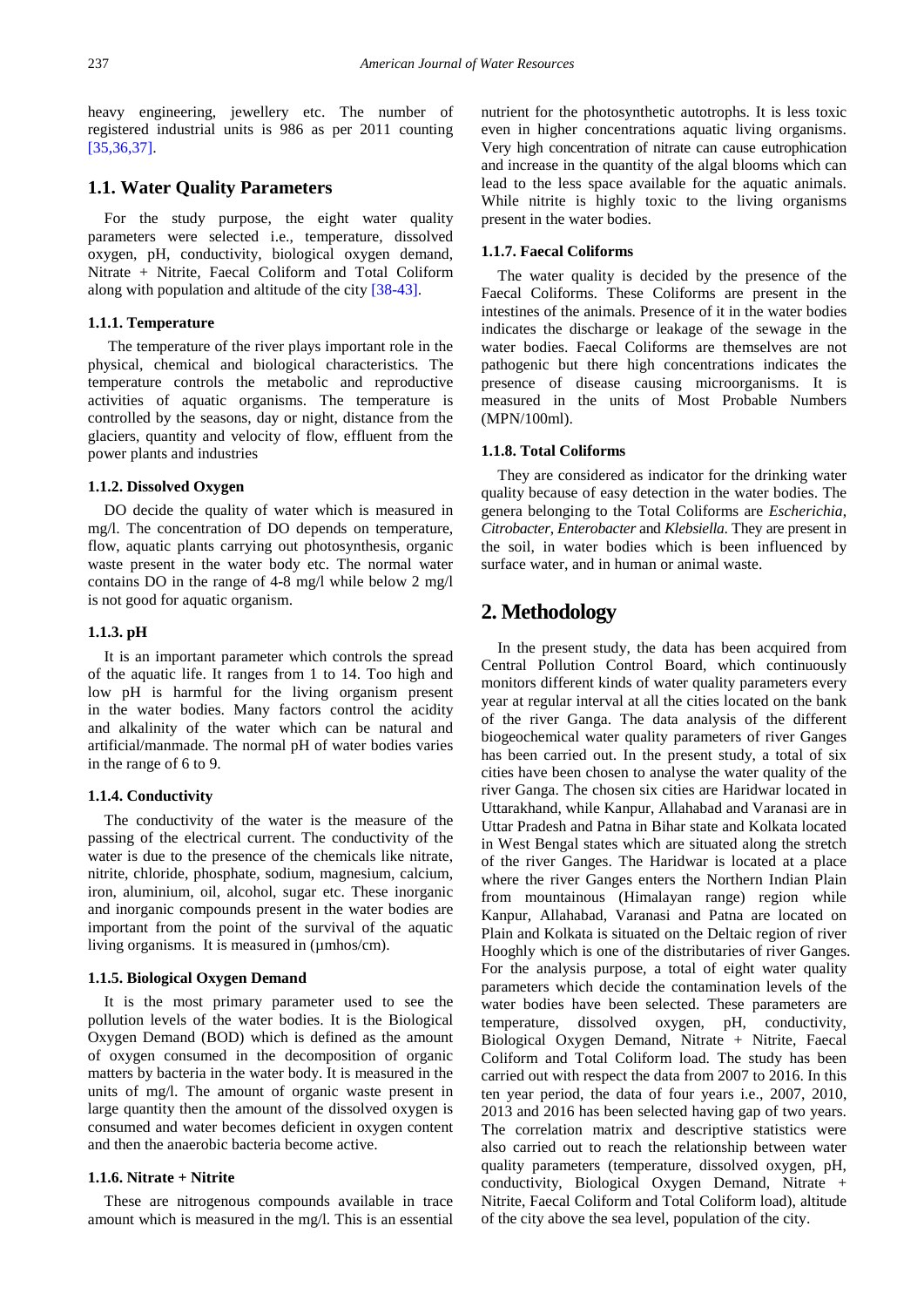## **3. Results and Discussion**

The analysis of the data of related to the eight water quality paramaters of the river Ganga along with the altitude and population of the studied cities are presented in this section.

During the year 2016 [\(Table 1\)](#page-3-0), the annual mean temperature of river water was found to be lowest at the Haridwar site (20°C), while it is highest at the Kolkata. The temperature is higher at Varanasi followed by Kanpur, Allahabad and Patna. Different types of living organism live at different temperature ranges in river water and also higher temperature helps higher levels of activities of microorganisms. The dissolved oxygen ranges from 6.1 to

7.7 mg/l and was highest at Allahabad and lowest at Kolkata. The pH was highest at Allahabad and lowest at the Haridwar having the value of 8.2 and 7.0, respectively. The monitoring station at Haridwar doesn't measures conductivity. The conductivity parameter was higher at Kanpur and lowest at Kolkata. The BOD ranged from 2.8 to 6.5 mg/l with the higher values at Kanpur and lower at Patna. The levels of Nitrate + nitrite was absent in at the Varanasi and Patna while it was higher at Haridwar (3.7 mg/l) and lower at Kanpur (0.3 mg/l). The Faecal Coliform load was highest at Kolkata (46500 MPN/100ml) and lowest at Patna (4950 MPN/100ml) while Total Coliform was lowest at Haridwar and highest at Kolkata followed by Kanpur, Varanasi, Allahabad and Patna.

**Table 1. Data related to eight river water quality parameters at six cities during 2016**

<span id="page-3-0"></span>

| City (year $2016$ ) | <b>Temp</b><br>$(^{\circ}C)$ | <b>Dissolved</b><br>$O_2$ (mg/l) | pH  | Conductivity<br>(umhos /cm) | <b>BOD</b><br>(mg/l) | Nitrate +<br>Nitrite (mg/l) | <b>Faecal Coli form</b><br>(MPN/100ml) | <b>Total Coli form</b><br>(MPN/100ml) |
|---------------------|------------------------------|----------------------------------|-----|-----------------------------|----------------------|-----------------------------|----------------------------------------|---------------------------------------|
| Haridwar            | 20                           | 7.3                              | 7.0 | Data NA                     | 3.7                  | 3.7                         | Data NA                                | 845                                   |
| Kanpur              | 24.5                         | 6.7                              | 7.7 | 523                         | 6.5                  | 0.3                         | 33550                                  | 77000                                 |
| Allahabad           | 24                           | 7.7                              | 8.2 | 362                         | 4.3                  | 1.3                         | 14850                                  | 43500                                 |
| Varanasi            | 26                           | 7.5                              | 7.9 | 441                         | 5.5                  | 0.0                         | 27500                                  | 48500                                 |
| Patna               | 23                           | 7.5                              | 7.9 | 393                         | 2.8                  | 0.0                         | 4950                                   | 13500                                 |
| Kolkata             | 27.5                         | 6.1                              | 7.9 | 300                         | 5.3                  | 0.4                         | 46500                                  | 131000                                |

|                     | Table 2. Daia Feated to eight fiver water quanty parameters at six clues during 2010 |                                    |     |                                        |                      |                                 |                                        |                                       |  |  |  |  |
|---------------------|--------------------------------------------------------------------------------------|------------------------------------|-----|----------------------------------------|----------------------|---------------------------------|----------------------------------------|---------------------------------------|--|--|--|--|
| City (year $2013$ ) | Temp<br>$({}^{\circ}{\bf C})$                                                        | Dissolved O <sub>2</sub><br>(mg/l) | pН  | Conductivity<br>$(\mu \text{mhos/cm})$ | <b>BOD</b><br>(mg/l) | Nitrate $+$<br>Nitrite $(mg/l)$ | <b>Faecal Coli form</b><br>(MPN/100ml) | <b>Total Coli form</b><br>(MPN/100ml) |  |  |  |  |
| Haridwar            | 19                                                                                   | 6.5                                | 7.8 | Data NA                                | 5.2                  | 0.0                             | Data NA                                | 1245                                  |  |  |  |  |
| Kanpur              | 24.5                                                                                 | 6.8                                | 8.1 | 59                                     | 6.7                  | 3.0                             | 13292                                  | 70462                                 |  |  |  |  |
| Allahabad           | 24.3                                                                                 | 8.4                                | 8.2 | 374                                    | 3.4                  | 2.0                             | 16100                                  | 22417                                 |  |  |  |  |
| Varanasi            | 23.2                                                                                 | 7.9                                | 8.5 | 327                                    | 4.6                  | 1.6                             | 34500                                  | 49500                                 |  |  |  |  |
| Patna               | 25.1                                                                                 | 7.8                                | 7.9 | 350                                    | 2.7                  | 0.0                             | 7378                                   | 19571                                 |  |  |  |  |
| Kolkata             | 25.9                                                                                 | 6.0                                | 7.7 | 3.4                                    | 3.5                  | 1.0                             | 237059                                 | 855882                                |  |  |  |  |

**Table 2. Data related to eight river water quality parameters at six cities during 2013**

**Table 3. Data related to eight river water quality parameters at six cities during 2010**

| $City$ (year 2010) | <b>Temp</b><br>$^{\circ}$ C) | Dissolved O <sub>2</sub><br>(mg/l) | pH  | Conductivity<br>$(\mu \text{mhos/cm})$ | <b>BOD</b><br>(mg/l) | Nitrate $+$<br>Nitrite (mg/l) | <b>Faecal Coli form</b><br>(MPN/100ml) | <b>Total Coli form</b><br>(MPN/100ml) |
|--------------------|------------------------------|------------------------------------|-----|----------------------------------------|----------------------|-------------------------------|----------------------------------------|---------------------------------------|
| Haridwar           | 21.2                         | 6.3                                | 7.5 | 230                                    | 6.7                  | Data NA                       | 20                                     | 1260                                  |
| Kanpur             | 25.3                         | 6.3                                | 7.7 | 47                                     | 6.1                  | 1.12                          | 8558                                   | 74167                                 |
| Allahabad          | 24.6                         | 7.8                                | 8.3 | 445                                    | 3.9                  | 1.87                          | 2758                                   | 5083                                  |
| Varanasi           | 24.9                         | 7.3                                | 8.3 | 337                                    | 8.9                  | Data NA                       | 44000                                  | 71000                                 |
| Patna              | 25.7                         | 8.2                                | 8.2 | 388                                    | 2.8                  | 0.87                          | 7711                                   | 21444                                 |
| Kolkata            | 27.6                         | 6.9                                | 7.9 | 303                                    | 2.1                  | 0.34                          | 107500                                 | 233750                                |

#### **Table 4. Data related to eight river water quality parameters at six cities during 2007**

| $City$ (year 2007) | <b>Temp</b><br>$({}^{\circ}C)$ | Dissolved O <sub>2</sub><br>(mg/l) | pH  | Conductivity<br>(umhos/cm) | <b>BOD</b><br>(mg/l) | Nitrate $+$<br>Nitrite (mg/l) | <b>Faecal Coli form</b><br>(MPN/100ml) | <b>Total Coli form</b><br>(MPN/100ml) |
|--------------------|--------------------------------|------------------------------------|-----|----------------------------|----------------------|-------------------------------|----------------------------------------|---------------------------------------|
| Haridwar           | 20                             | 6.7                                | 6.8 | 482                        | 1.8                  | 3.8                           | 23                                     | 1600                                  |
| Kanpur             | 25                             | 5.5                                | 7.9 | 75                         | 6.1                  | 3.1                           | 32889                                  | 76100                                 |
| Allahabad          | 26                             | 8.1                                | 8.2 | 471                        | 3.6                  | 2.2                           | 5051                                   | 7983                                  |
| Varanasi           | 27                             | 7.1                                | 8.4 | 3.3                        | 11.9                 | 1.37                          | 81714                                  | 125714                                |
| Patna              | 27                             | 9.1                                | 8.3 | 353                        | 2.4                  | Data NA                       | 10500                                  | 21000                                 |
| Kolkata            | 28                             | 6.7                                | 7.8 | 292                        | 2.0                  | 0.23                          | 140000                                 | 433750                                |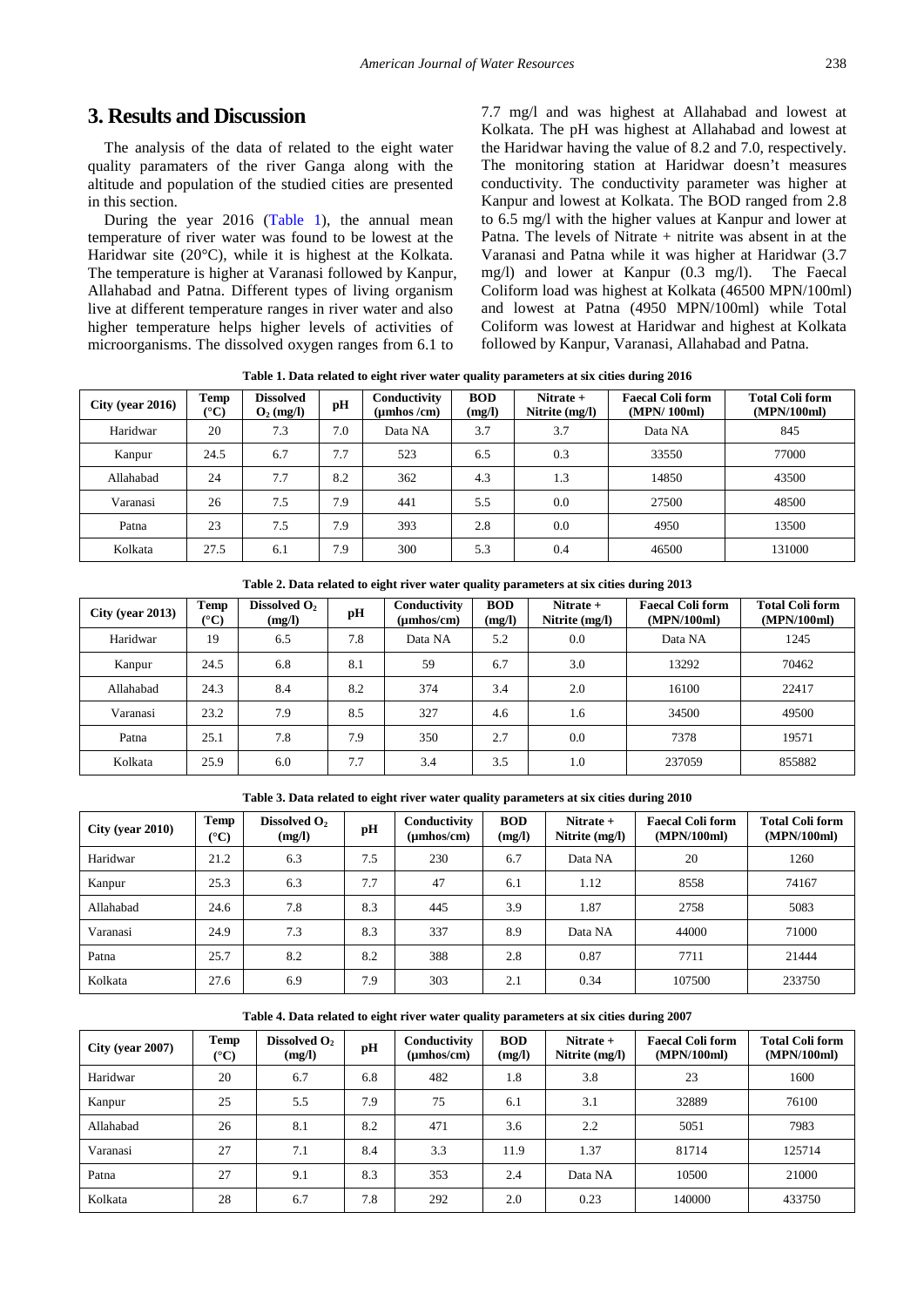During the year 2013, the annual mean temperature was highest and lowest at the Kolkata and Haridwar, respectively. The dissolved oxygen level ranged from 6.0 to 8.4 mg/l with highest levels at Allahabad and lowest at Kolkata. The pH level was higher at Varanasi and lower at Haridwar. Conductivity of the river water was lowest at Kolkata having the value of 3.4 µmhos/cm and highest at Allahabad with value of 374 µmhos/cm. The BOD values were highest at Kanpur and lowest at Patna. With respect to Nitrate + Nitrite concentration, the higher value was found at Kanpur and lowest at Haridwar and Patna. The Faecal and Total Coliform load was highest at Kolkata and Lowest at Haridwar.

Temperature during the year 2010 was lowest at Haridwar and highest at Kolkata followed by Patna, Kanpur, Varanasi and Allahabad. The dissolved oxygen was found to be highest at Patna and lowest at Haridwar and Kanpur. The pH was higher at Allahabad and Varanasi and lowest at Haridwar. With regard to Conductivity, the lowest value was at Kanpur and highest values at Allahabad. BOD ranged from 2.1 to 8.9 mg/l with lowest at Kolkata and highest at Varanasi. The Nitrate + Nitrite concentration was lowest at Kolkata and highest at Allahabad. The faecal (ranged from 20 to 107500 MPN/100ml) and Total Coliform load (ranged from 1260 to 233750 MPN/100 ml) was highest at Kolkata and Lowest at Haridwar.

On the analysis of the data of the year 2007, the annual mean temperature of the river water was highest at Kolkata and lowest at Haridwar. Dissolved oxygen ranged from 5.5 to 9.1 mg/l having the highest value at Patna and lowest at Kanpur. The pH value was highest at Varanasi (8.4) and lowest at Haridwar (6.8). The conductivity was highest at Haridwar and lowest at Kanpur having the values of 482 and 75 µmhos/cm, respectively. The BOD values was lowest at Haridwar (1.8 mg/l) and highest at Varanasi (11.9 mg/l). With respect to the Nitrate + Nitrite concentration, the lowest at Kolkata and highest at Haridwar. In this year also, the trend was same as that of the year 2010 where the Faecal Coliform load (ranged from 23 to 140000 MPN/100ml) and Total Coliform load (ranged from 1600 to 433750 MPN/100ml) was highest at Kolkata and lowest at Haridwar.

## **3.1. Comparison of river water quality parameters among six different cities which are Haridwar, Kanpur, Allahabad, Varanasi, Patna and Kolkata**

At the Haridwar, the annual mean temperature of river water was found to be lowest which may be due to the water coming from the higher mountainous colder region which is due to the melting of the glaciers while it is highest at the Kolkata which may be due to its location near the Bay of Bengal sea where marine type of climate is dominant [\(Figure 1\)](#page-4-0). The mean temperature is higher at Varanasi followed by Kanpur, Allahabad and Patna. Temperature of the water bodies is important parameter which impacts the growth and development of the aquatic living organisms, rate of photosynthesis, and solubility of the oxygen, sensitivity of the living organism residing in the water bodies towards diseases, pest and hazardous contaminants [\[44,45\].](#page-10-4)

The annual mean value of the dissolved oxygen was found to be lower at Kolkata and Kanpur while higher at the Patna and Allahabad [\(Figure 2\)](#page-5-0). Dissolved oxygen in water is essential for the respiration by the fishes and other aquatic organism. The dissolved oxygen values for freshwater is 4-8 mg/l, below which the level indicates the pollution level. Fishes need at least 4-5 mg/l of DO for their survival. In the river water, DO levels is maintained by diffusion of air from atmosphere and as a by product of photosynthesis carried out by the aquatic plants and algae. The dissolved oxygen level varies seasonally and over a 24 hours period. It also varies with the temperature of water and altitude. The colder water holds more oxygen than warmer water; also water has less ability to hold water at higher altitudes compared to lower altitudes. Thermal discharges, such as water used to cool machinery in a manufacturing plant or a thermal and nuclear power plant, raise the temperature of water which in turn lowers its dissolved oxygen content. Aquatic animals are most vulnerable to lowered DO levels in the early morning on hot summer days when water and stream flows are low, water temperatures are high and aquatic plants have not been producing oxygen since sunset [\[46,47\].](#page-10-5)

<span id="page-4-0"></span>

**Figure 1.** The bar diagram showing the temperature variation at six cities during the studied four years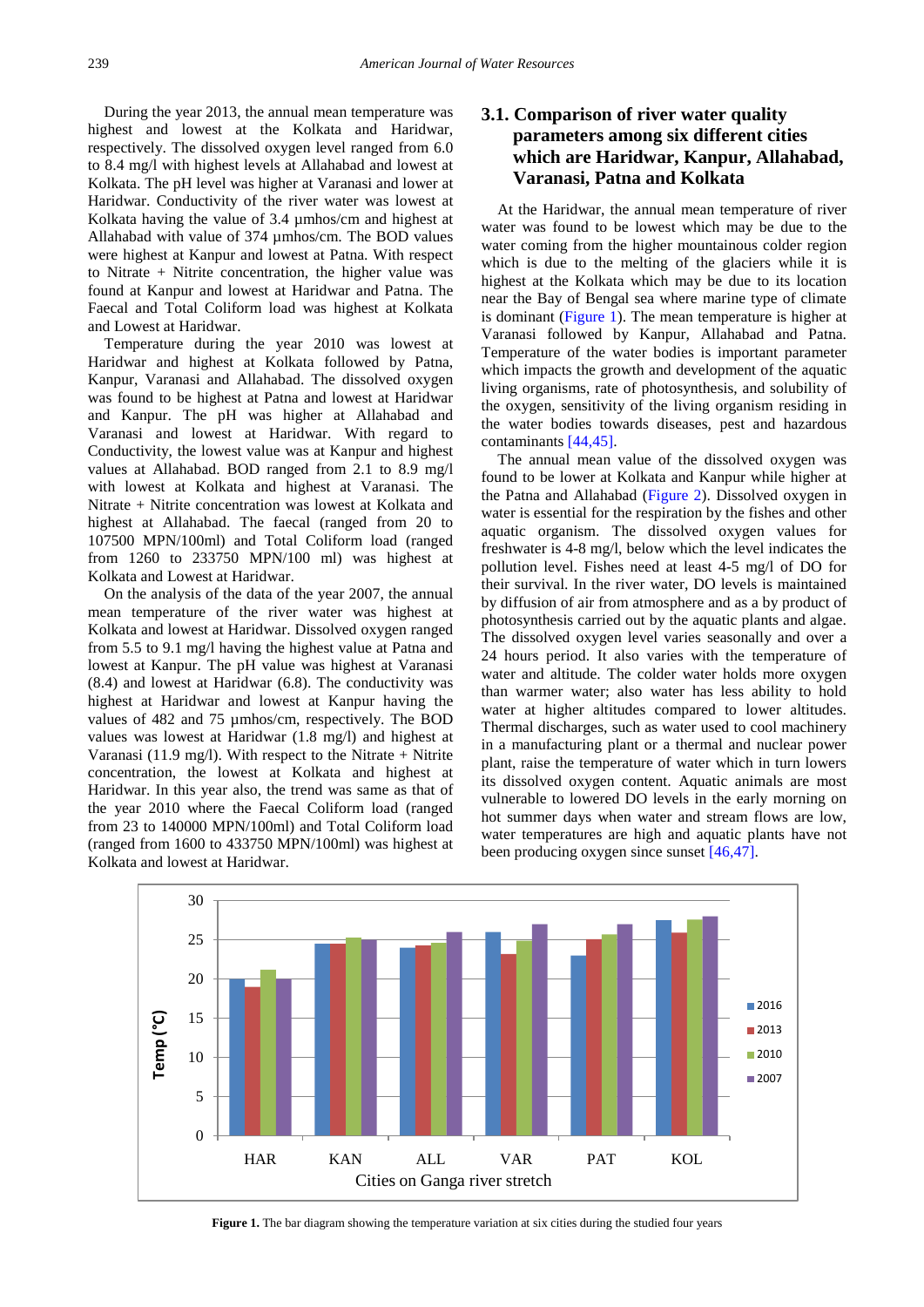<span id="page-5-0"></span>

**Figure 2.** The bar diagram showing the dissolved oxygen variation at six cities during the studied four years

<span id="page-5-1"></span>

**Figure 3.** The bar diagram showing the pH variation at six cities during the studied four years

The average pH was found to be higher at the Varanasi (8.4) and Allahabad (8.2) and lowest at Haridwar (7.3). The pH at Kanpur, Patna and Kolkata was found to be 7.8, 8.1 and 7.7, respectively [\(Figure 3\)](#page-5-1). The pH of river water is an important parameter which decides the quality of the water. As per the WHO (World Health Organisation) and CPCB (Central Pollution Control Board) guidelines, the pH range of the normal drinking water should be between 6.5 to 8.5. Higher and lower level of pH makes the water bodies not suitable to support the life. The lower level of pH is harmful for the fishes and other living organisms also it speeds up the leaching process of hazardous metals. A higher level of alkalinity shows that water is more disinfected.The dissolved carbon dioxide present in the unpolluted water body is the main reason for acidity. The alkalinity in the water is due to the presence of the alkaline compounds and salts, such as carbonates, bicarbonates and hydroxides [\[48,49\].](#page-10-6)

The annual mean value of the conductivity of the water is found to have lower values at Kolkata and Kanpur while it is higher at Allahabad, Varanasi and Patna [\(Figure 4\)](#page-6-0).

The conductivity of the water is due to the occurrence of the dissolved inorganic solids like sulphate, nitrate, phosphate, chloride anions and sodium magnesium, calcium, iron, and aluminium cations. While presence of the some organic compounds viz., phenol, alcoholic compounds, sugar, different types of oil etc decreases the conductivity of water because they are bad conductors of the electrical current. Along with this the conductivity is also affected by the temperature i.e., higher the temperature, higher is the conductivity. However, significant increases in conductivity may be an indicator that polluting discharges have entered the water. Conductivity of the water bodies like rivers and streams is mainly affected by the geological structures through which it flows. Rivers which flow over the granitic bedrocks have lower levels of conductivity because it is made of inert minerals. While rivers which flows through the clayey soil have higher conductivity. The conductivity of the river water varies between 50 to 1500 µS/cm while to support the different types of aquatic living organisms, the conductivity of the water bodies should be between 150 to 500  $\mu$ S/cm [\[50,51\].](#page-10-7)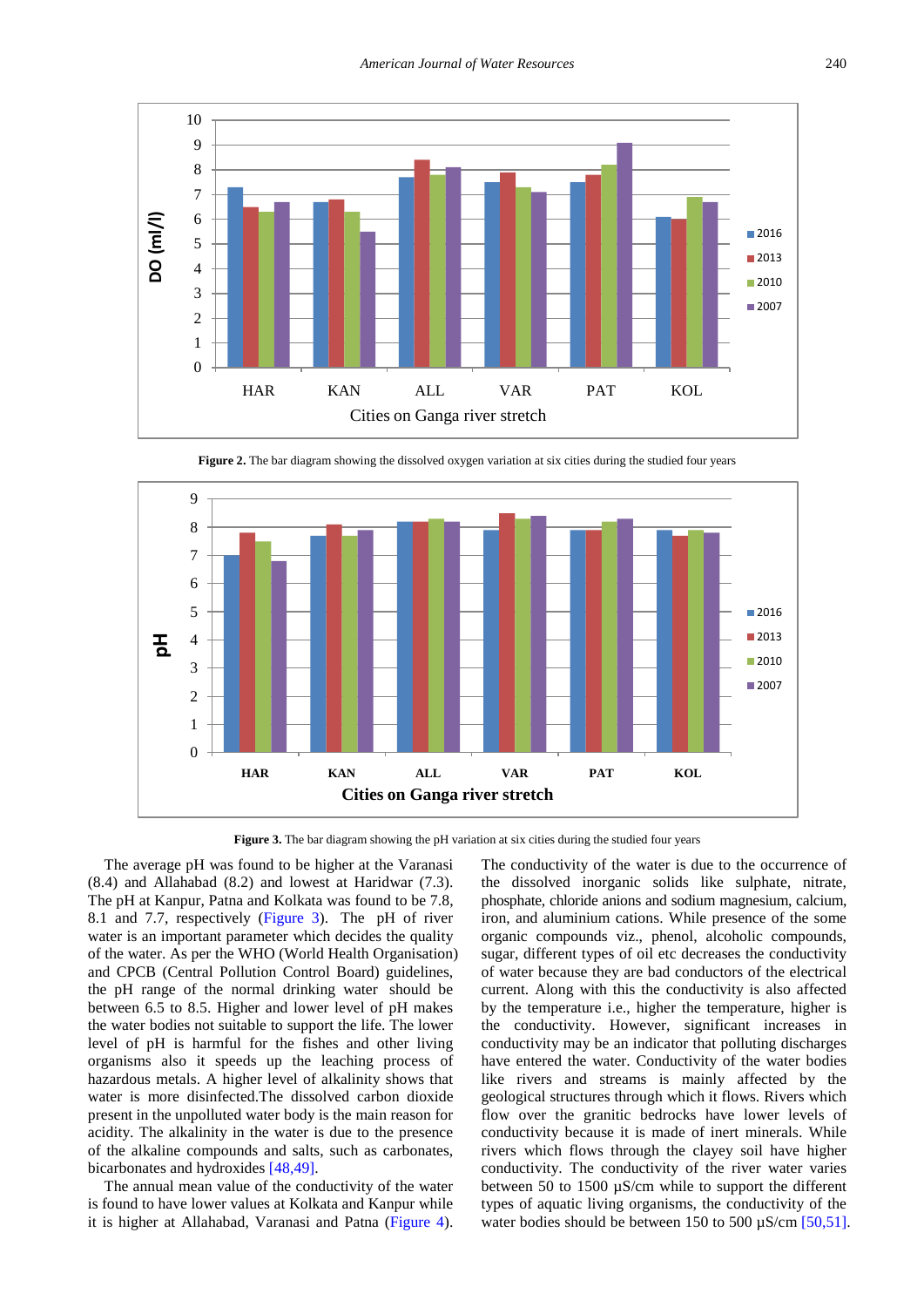<span id="page-6-0"></span>

**Figure 4.** The bar diagram showing the Electrical Conductivity variation at six cities during the studied four years

<span id="page-6-1"></span>

Figure 5. The bar diagram showing the BOD variation at six cities during the studied four years

The average value of the BOD at the Haridwar was found to be highest while it is lowest at the Patna [\(Figure 5\)](#page-6-1). The Kanpur and Varanasi have the medium level of BOD. It is the amount of oxygen consumed by the bacteria for decomposition of the organic compounds and sulphides, ferrous iron and ammonia. The unpolluted natural waters have a BOD of 5 mg/L or less. The sewage water has BOD levels varying between 150 – 300 mg/L. (1991, Streamkeeper's Field Guide: Watershed Inventory and Stream Monitoring Methods). The organic material present in the river water may consists of sewage released by the municipal bodies, organic manure used by the farmers, plant products like dead parts of the plants etc. Higher concentration of the nitrates and phosphates which is used by the farmers in the agriculture, reaching to the rivers may lead to the increase in the algal growth which when dies leads to the increase in the organic matter which in turn may lead to the increase in BOD. The higher levels of the BOD in Haridwar may be due to the release of dead plants and animals, leaves and woody debris from the forest at the higher reaches, animal manure used by the farmer in their field, effluents from pulp and paper mills, sewage and wastewater, urban storm water runoff etc. The

lower level at Patna may be due to the addition of more water coming from the tributaries of Ganga. The lower level at Kolkata may be due to the less amount of the organic matter in the river [\[52,53\].](#page-10-8)

Nitrate and nitrite values were found to be the lower in the Patna and Kolkata and higher at Haridwar and Kanpur [\(Figure 6\)](#page-7-0). Nitrate and Nitrite are present naturally in the environment. The CPCB standards for nitrate and nitrite are 50 mg/l and 3 mg/l respectively. The nitrate concentration in water bodies are generally low (0 - 18 mg/l) but it can be increased due to the washed in from the residual fertilizers from agricultural fields and decomposition of human, animal wastes, sewage with rainfall and surface runoff of agricultural runoff. Nitrates are the essential for the growth of the plants and are the growth limiting factor for plants. The higher levels of Nitrates in the water bodies may result in proliferations of phytoplankton or macrophyte which is called the eutrophication phenomenon. Nitrite is an intermediate compound in the oxidation of ammonia to nitrate conversion. The major source of the nitrite and ammonia in the river water is sewage water released by the urban municipal bodies. Nitrite, even at low level is extremely toxic to aquatic lif[e \[55,56\].](#page-10-9)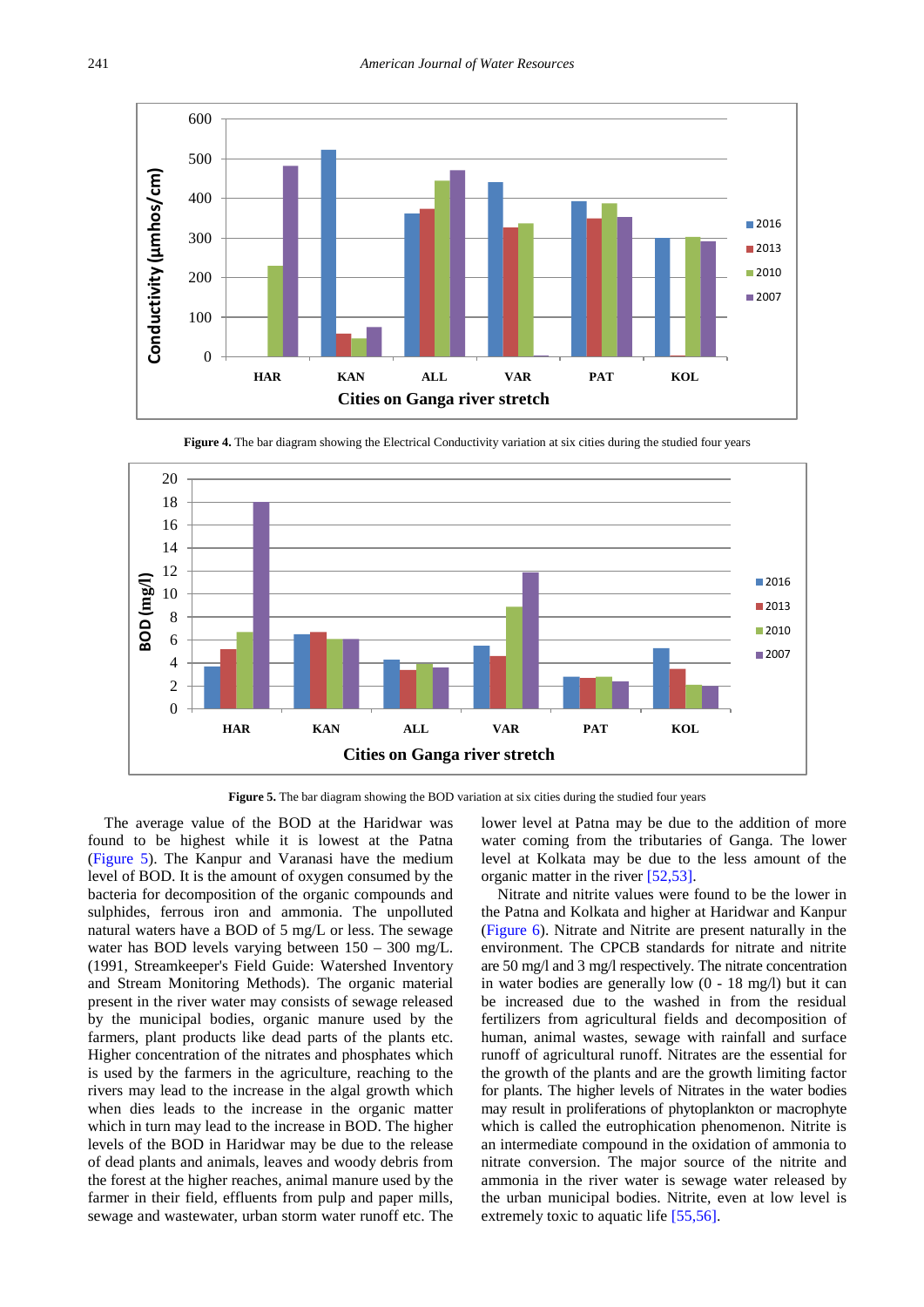<span id="page-7-0"></span>

<span id="page-7-1"></span>250000 Faecal Coli Form (MPN/100ml) **Faecal Coli Form (MPN/100ml)** 200000 150000 ■2016 ■2013 100000 ■2010 ■2007 50000 0 **HAR KAN ALL VAR PAT KOL Cities on Ganga river stretch**

Figure 6. The bar diagram showing the Nitrate + Nitrite variation at six cities during the studied four years.

Figure 7. The bar diagram showing the Faecal Coliform load variation at six cities during the studied four years

<span id="page-7-2"></span>

**Figure 8.** The bar diagram showing the Total Coliform load variation at six cities during the studied four years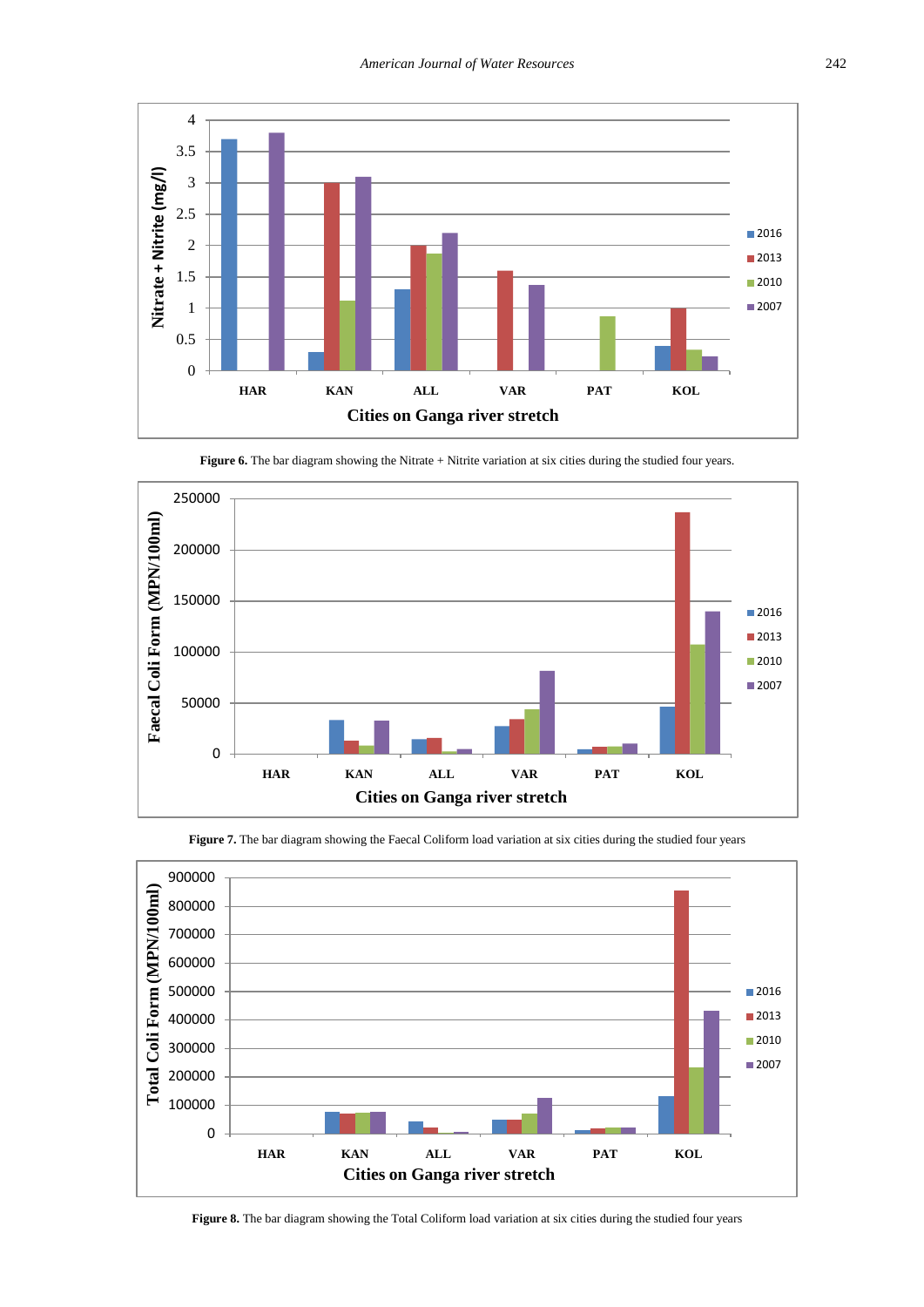The annual faecal coliform levels were found to be lowest at the Haridwar and highest at the Kolkata [\(Figure 7\)](#page-7-1). The faecal load was higher at Varanasi followed by Kanpur, Allahabad and Patna. Faecal Coliform is a subset of total Coliform which represents the gram negative, rod-shaped, anaerobic bacteria like *Escherichia, Streptococci, Enterobactor*, *Enterococcus Klebsiella*, *Citrobacter.* The higher concentration of these bacteria indicates that there is presence of faces in the water body. Faecal coliform bacteria live in the intestines of mammals where they live in symbiotic relationship. The main source of the faecal coliform is the human and animal excretory products. The faecal coliform test is always done to see the water quality of the water i.e., it is an indicator for the quality of water. Faecal Coliform has shorter life period compared to other Coliform bacteria. Their presence in the water bodies shows that there is no proper treatment and disposal of sewage waste [\[57,58\].](#page-10-10)

With regard to the Total Coliform contamination [\(Figure 8\)](#page-7-2), the water in the Kolkata is found to be very high compared to the other studied cities located on the river Ganga while it is very low in Haridwar. The lower levels were found at Kanpur followed by Varanasi, Allahabad and Patna. They are the suitable microbial indicator of drinking water quality, because they can be very easily detectable in the water bodies. The Total Coliforms include those bacteria that are prolific in the soil and water bodies which have been influenced by surface water, and in human or animal waste. Total Coliforms are a collection of related bacteria that are (with few exceptions) not harmful to humans [\[58,59,60\].](#page-10-11)

## **3.2. Correlation Analysis of Eight Parameters, Altitude and Population**

The correlation study was carried out for total of ten parameters i.e., Population, Altitude, Temperature, Dissolved oxygen, pH, Conductivity, BOD, Nitrate + Nitrite, Faecal Coliform and Total Coliform load. [Table 5,](#page-8-0) shows the correlation matrix for ten studied parameters. The population of the city located on the bank of the river is found to have negatively correlated with altitude, temperature, dissolved oxygen and positively correlated with BOD, Nitrate + Nitrite, Faecal Coliform and Total Coliform while no correlation with pH, conductivity. On correlating river location i.e., its altitude with water quality parameters, it was observed to be inversely

correlated with temperature, pH, BOD, Faecal Coliform and Total Coliform and positively correlated with dissolved oxygen, conductivity and Nitrate + Nitrite levels. With increase in temperature of the water, there is decrease in DO, conductivity, Nitrate + Nitrite levels while there is increase in pH, BOD and faecal and Total Coliforms. Dissolved oxygen levels exhibited positive correlation with pH, conductivity and Nitrate + Nitrite levels and negative correlation with BOD and Faecal and Total Coliforms. The pH levels in the river water are neutral to alkaline in range and it was observed that the observed pH exhibited positive correlation with BOD and Total Coliforms and negative correlation with conductivity, Nitrate + Nitrite levels and Faecal Coliforms. BOD levels are in the range of 2-18 mg/l. BOD levels are positively correlated with Faecal Coliforms and Total Coliforms and negative correlation with Nitrate + Nitrite levels. The range of Nitrate + Nitrite levels on this transect was 0 - 3.8 mg/l. It has been prescribed that nitrate and nitrite ion concentration of less than 50 mg/l and 3 mg/l, respectively, will not cause Methaemoglobinaemia and thyroid effects in most sensitive sub-population, bottle‐ fed infants and consequently, other population subgroups. It has been recommended that combined nitrate plus nitrite (i.e., sum of the ratios of the concentrations of each of nitrate and nitrite to its guideline value should not exceed the value of 1) [\[49,58,59,60\].](#page-10-12) However, the data indicates that combined Nitrate + Nitrite levels on the observed transect was 0 - 3.8 mg/l, which is more than the recommended levels. The Nitrate + Nitrite levels are positively correlated with population, altitude and negatively correlated with temperature, Faecal and Total Coliforms. The Coliforms contamination in river streams indicates the presence of untreated sewage or soil runoff from adjacent residential and agricultural areas. According to prescribed standard limits of CPCB, the river stream should have Faecal Coliform count of in the range of 500 - 2,500 MPN (most probable number) per 100 ml are suitable for bathing. Except Haridwar, the rest of the stream flow indicated the Faecal and Total Coliforms load many time above the threshold limit. This indicates that below downstream of Haridwar, the Ganga River is exposed to various anthropogenic activities which results in severe pollution of river Ganga [\[49,50,56,57,59\].](#page-10-12) This information can be more appropriately analysed if CPCB, a reporting authority provide water quality data temporally also.

<span id="page-8-0"></span>

| <b>Parameters</b>                       | <b>Population Altitude</b> |          | Temp<br>C) | DO.      | pH       | Conductivity<br>$(\mu \text{mhos/cm})$ | <b>BOD</b> (mg/l) | Nitrate $+$<br>Nitrite (mg/l) | <b>Faecal Coli</b><br>form<br>(MPN/100ml) | <b>Total Coli</b><br>form<br>(MPN/100ml) |
|-----------------------------------------|----------------------------|----------|------------|----------|----------|----------------------------------------|-------------------|-------------------------------|-------------------------------------------|------------------------------------------|
| <b>Population</b>                       |                            |          |            |          |          |                                        |                   |                               |                                           |                                          |
| <b>Altitude</b>                         | $-0.78*$                   |          |            |          |          |                                        |                   |                               |                                           |                                          |
| <b>Temp</b> $(C)$                       | $-0.72*$                   | $-0.85*$ |            |          |          |                                        |                   |                               |                                           |                                          |
| DO(mg/ml)                               | $-0.69*$                   | 0.28     | $-0.52$    |          |          |                                        |                   |                               |                                           |                                          |
| pH                                      | 0.45                       | $-0.86*$ | $0.69*$    | 0.09     |          |                                        |                   |                               |                                           |                                          |
| Conductivity<br>$(\mu m \text{hos/cm})$ | 0.52                       | $0.82*$  | $-0.37$    | 0.18     | $-0.61$  |                                        |                   |                               |                                           |                                          |
| $BOD$ (mg/l)                            | $0.75*$                    | $-0.20$  | $0.61*$    | $-0.53$  | 0.14     | 0.46                                   |                   |                               |                                           |                                          |
| Nitrate + Nitrite $(mg/l)$              | $0.74*$                    | $0.90*$  | $-0.77*$   | 0.18     | $-0.77*$ | $-0.33$                                | $-0.35$           |                               |                                           |                                          |
| <b>Faecal Coliform</b><br>(MPN/100ml)   | $0.82*$                    | $-0.26$  | $0.89*$    | $-0.878$ | $-0.42$  | $-0.09$                                | $0.80*$           | $-0.56$                       |                                           |                                          |
| Total Coliform<br>(MPN/100ml)           | $0.87*$                    | $-0.62*$ | $0.86*$    | $-0.84*$ | 0.40     | $-0.31$                                | $0.69*$           | $-0.59$                       | $0.95*$                                   |                                          |

**Table 5. Correlation matrix for altitude, population and eight river water quality parameters**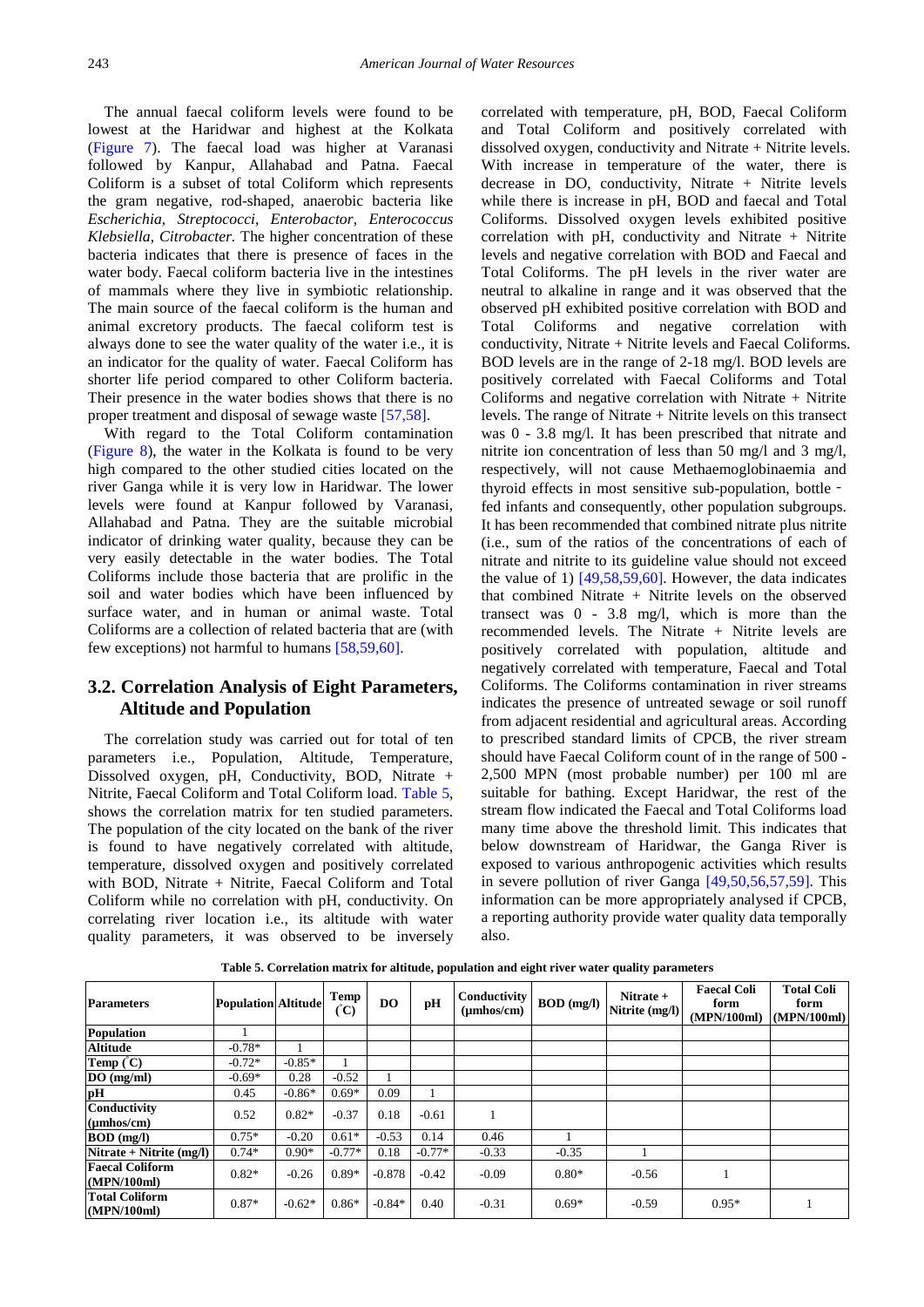## **4. Conclusions**

The rivers are the life line for the population living on the bank. In the recent years, the high level of urbanisation, industrialisation and consumerism and over exploitation of the surface river water resources by the human beings has lead to the degradation of this precious water resource. The river Ganga which covers the 30 % of the area on India is also a victim of the water pollution. The six cities located are highly urbanised and industrialised, due to which different types of contaminant are release in the this water body due to which the quality of the water has gone down in the recent years. Of all the cities the Kolkata seems to have highly polluted river water which is located at the mouth of the river while Haridwar is least polluted river water. The Government of India started a flagship programme named Namami Gange Programme in the year June, 2014 with twin objectives of effective abatement of pollution, conservation and rejuvenation of National River Ganga. In this programme, creating Sewage Treatment Plants, River water front development, River surface cleaning, Biodiversity conservation, Afforestation and Public awareness programme, Industrial effluent monitoring etc., in every city located in the bank will be constructed along with release of only the treated water from the industries. A more comprehensive short and long term plan and faster implementation of the objectives of Namami Gange is needed to revive the river Ganga and make it free of contaminants.

## **Conflict of Interest Statement**

All authors hereby declare that there is no conflict of interest.

## **Acknowledgements**

The authors are thankful to CPCB for providing the data related to Ganga river water quality parameters.

## **References**

- <span id="page-9-0"></span>[1] Vörösmarty, C.J., McIntyre, P.B., Gessner, M.O., Dudgeon, D., Prusevich, A., Green, P., Glidden, S., Bunn, S.E., Sullivan, C.A. Liermann, C.R., et al., 2010**.** Global threats to human water security and river biodiversity. *Nature*, 467, 555-561.
- <span id="page-9-1"></span>[2] Ross, D.J., Tate, K.R, Scott, N.A, Felthman, C.W., 1999. Land-use change: effects on soil carbon, nitrogen and phosphorus pools and fluxes in three adjacent ecosystems. *Soil Biol Biochem*, 31, 803-813.
- [3] Abler, D., Shortle, J., Carmichael, J., Horan, R., 2002. Climate change, agriculture and water quality in the Chesapeake Bay region. *Climate Change*, 55, 339-359.
- [4] Chen, J., Lu, J., 2014. Effects of land use, topography and socioeconomic factors on river water quality in a mountainous watershed with intensive agricultural production in east China. *PLoS ONE*, 9-10.
- <span id="page-9-2"></span>[5] Tong, S.T.Y., Chen, W., 2002. Modeling the relationship between land use and surface water quality. *J. Environmental Management*, 66, 377-393.
- [6] Withers, P.J., Jarvie, H.P., 2008. Delivery and cycling of phosphorus in rivers: A review. *Science of the Total Environment*, 400, 379-395.
- [7] White, M.D.; Greer, K.A., 2006. The effects of watershed urbanization on the stream hydrology and riparian vegetation of Los Peñasquitos Creek, California. Landsc. Urb. Plan. 74, 125-138.
- <span id="page-9-3"></span>[8] Chen, C.R., Condron, L.M., Davis, M.R., Scerlock, R.R., 2000. Effects of afforestation on phosphorus dynamics and biological properties in a New Zealand grassland soil. *Plant Soil* 220, 151-163.
- [9] Amiri, B.J., Nakane, K., 2009. Modeling the linkage between river water quality and landscape metrics in the Chugoku district of Japan. *Water Resource Management*, 23, 931-956.
- [10] Parfitt, R.L., Scott, N.A., Ross, D.J., Salt, G.J., Tate, K.R., 2003. Landuse change effects on soil C and N transformations in soils of high N status: comparisons under indigenous forest, pasture and pine plantation. *Biogeochemistry*, 66, 203-221.
- <span id="page-9-4"></span>[11] FAO, 2011,
- (http://www.fao.org(www.fao.org/nr/water/aquastat/basins/gbm/in dex.stm).
- [12] Merrill, S.D., Tanaka, D.L., Krupinsky, J.M., Liebig, M.A., Hanson J.D., 2007. Soil water depletion and recharge under ten crop species and applications to the principles of dynamic cropping systems, *Agronomy J.*, 99, 931-938.
- <span id="page-9-5"></span>[13] Sinha, R., Jain, V., Prasad, B.G., Ghosh, S., 2005. Geomorphic characterization and diversity of the fluvial systems of the Gangetic plains; *Geomorphology,* 70, 207-225.
- [14] Sarin, M.M., 2001. Biogeochemistry of Himalayan rivers as an agent of climatic change. *Current Science*, 8(11), 1446–1450.
- [15] Wadia. D.N., 1951: *Geology of India,* McGraw-Hill, London, 460pp.
- <span id="page-9-6"></span>[16] Mohindra, R., Parkash, B., Prasad, J., 1992. Historical geomorphology and pedology of the Gandakmegafan, Middle Gangetic plains, India. *Earth surface processes and landforms.* 17, 643-662.
- [17] Pandey, A.C., Singh, S.K., Nathawat, M.S., 2012. Analysing the impact of anthropogenic activities on waterlogging dynamics in Indo-Gangetic plains, Northern Bihar, India*. Int. J. Remote Sens.*  33(1), 135-149.
- [18] Pal, D.K., Bhattacharyya, T., Srivastava, P., Chandran, P., Ray, S.K., 2009. Soils of the Indo-Gangetic Plains: their historical perspective and management. *Current Science*, 96, 1193-1202.
- [19] Trivedi, R.C., 2010. Water quality of the Ganga River an overview. *Aquat. Ecosyst. Health Manag.* 13 (4), 347-351.
- [20] Singh, M., Singh, A.K., 2007. Bibliography of environmental studies in natural characteristics and anthropogenic influences on the Ganga River. *Environ. Monit. Assess.* 129, 421-432.
- <span id="page-9-7"></span>[21] DIC, 2011, Brief Industrial Profile of District Haridwar, DIC Haridwar, Government of India, Ministry of MSME. (http://haridwar.nic.in/geography.html).
- [22] Ansari, A.A., Singh, I.B., Tobschall, H.J., 1998. Organotin compounds in surface and pore waters of Ganga Plain in the Kanpur-Unnao industrial region, India. *Science of the Total Environment*. 223, 157-166.
- [23] Rai, U.N., Prasad, D., Verma, S., Upadhyay, A.K., Singh, N.K., 2012. Biomonitoring of metals in Ganga water at different ghats of Haridwar: implications of constructed wetland for sewage detoxification. Bull. Environ. *Contam. Toxicol.* 89, 805-810.
- <span id="page-9-8"></span>[24] DIC, 2011, Brief Industrial Profile of District Kanpur Nagar, DIC Kanpur, Government of India, Ministry of MSME. (http://kanpurnagar.nic.in/geography.html)
- [25] Sankararamakrishnan, N., Sharma, A.K., Sanghi, R., 2005. Organochlorine and organophosphorous pesticide residues in groundwater and surface waters of Kanpur, Uttar Pradesh, India. *Environ. Int*. 31, 113-120.
- [26] Katiyar, S., 2011. Impact of tannery effluent with special reference to seasonal variation on physico–chemical characteristics of river water at Kanpur (U.P), India. *J. Environ. Anal. Toxicol.* 1, 1-7.
- <span id="page-9-9"></span>[27] DIC, 2011, Brief Industrial Profile of District, Allahabad, DIC Allahabad, Government of India, Ministry of MSME. (http://allahabad.nic.in/geography.html)
- [28] Gupta, A., Rai, D.K., Pandey, R.S., Sharma, B., 2009. Analysis of some heavy metals in the riverine water, sediments and fish from river Ganges at Allahabad. *Environ. Monit. Assess.* 157, 449-458.
- [29] Raghuvanshi, D., Pandey, R., Pandey, V., Sharma, P.K., Shukla, D.N., 2014. Physico–chemical and pesticide analysis of river Ganga in Allahabad city, Uttar Pradesh, India. *Asian J. Biochem. Pharma. Res.* 3, 239-244.